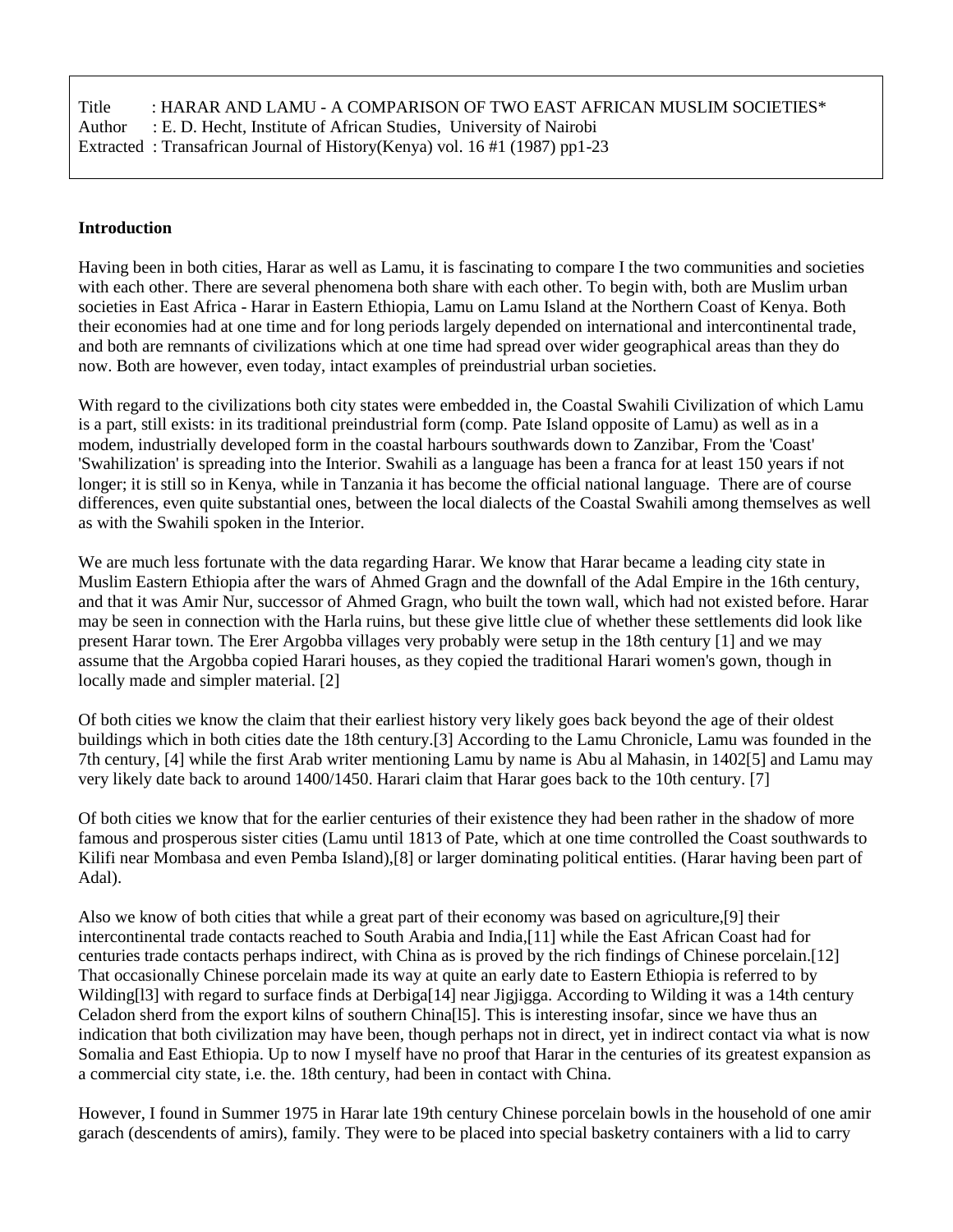food presents to wedding ceremonies. The use of these bowls and of this special type of basketry was the exclusive privilege of the amir garach.

(I do not have to mention the flood of Chinese enamel ware that has come over this country ever since). Also, in this context, I want to mention, that in 1975 I was shown a Harari women's gown of the *'tay eraz'* type, the material of which came reportedly from 'Aden', was however Chinese damask silk. The dress was said to have been made in the 1920s.

# **Material Culture**

I do not want to go too deep into the comparison of material culture. which I found totally different from each other, indicating that there had been rather limited contacts (if at all) between the two cities.[16]

We know that Indian material culture gained a strong influence in Lamu, perhaps more than we assume, and that Indian crafts replaced older domestic ones' (metal work, textiles) at least since the 19th century,[17] although the people of Lamu soon adjusted the new crafts and styles to their own needs and their own taste. Indian metal models for cotton prints can still be found in Lamu shops.[18] The wood carving, as is the plaster carving, in Lamu is centuries old, and wood carving passed through several styles, the latest one being strongly Indianized though less than in Mombasa or Zanzibar) having its roots very probably in Gujerat. [19]

Harar, too, shows a marked Indian influence at least since and around the turn of the century[20] though less in style and more in material. The exception are the carved doors of the late 19th and early 20th century which are contemporary Indian. Older doors are not decorated, although they were highly valued.[21] Informants told me in 1975 that an Indian wood carver named 'Mistri' made these doors and was the teacher of a younger generation of carvers of wooden doors, which until about the early 1970s were still made, when the last master carver died. Now, 'mistri' is the Gujerati title of a master wood carver,[22] while in Kenya this title often shows up as a family name of Indian shopkeeper.

Today, at least the '*fota*', i.e. the headscarf worn by Harari women, is of Indian cotton print: a more precious one would be of Indian sari silk.[23] We also know that Indian (Pakistani) traders had settled down in Harar around the turn of the century and left their marks, i.e. Mohammed Ali, with his house, the 'Mohammed Ali gar', which was so much admired among the Harari that a praise song was composed, and which then caused the women to develop a certain basketry pattern named 'Muhammad Ali Gar'.[24] For the city perhaps more important was the construction of the first water pipe by the Indian Abrahim Abd el Muslimano and his son Ahmed Bomba.[25]

To add here - the attitude of the people towards, certain aspects of their material culture (not only the aspects themselves) are totally different as well: Harari women stick to their traditional garments. The Paulitschke collection in Vienna, dating back to 1884, counts a number of indigo dyed cotton 'tay eraz' of the same make and style, including the type and technique of their elaborate embroideries, as the silk and cotton ones known of today.[26]

Lamu women, however, tend to follow the latest fashion, either in the cotton print *kangas* (rectangular pieces of material) or, preferably, in modern European dresses. The black cape like cover, '*buibui*', which is to veil the woman up to her eyes when she leaves her home, was introduced in the 1930s,[27] as a more convenient garment than the tent-like 'shiraa' of local cotton print, which was to be carried by servants or slaves with the help of two poles. Only under such cover a noble lady was permitted to leave her home in order to visit a friend in a neighbouring house. The present '*buibui*', however, though always black, must be of material latest in fashion, be it silk, rayon or nylon.[28] My own efforts to find under garments and fashions suffered highly from this attitude. These types of dresses may also serve as an indication to the difference in the position of the women in both societies.[29]

Also: while the Harari decorate their Quran book stands with delicate chip carving in geometric patterns,[30] the Lamu people - very skilled wood and plaster carvers, who love to decorate the wooden kitchen implements. for their womenfolk - abstain from decorating Quran book stands, very probably since puritanistic religious movement in the early 19th century.[31]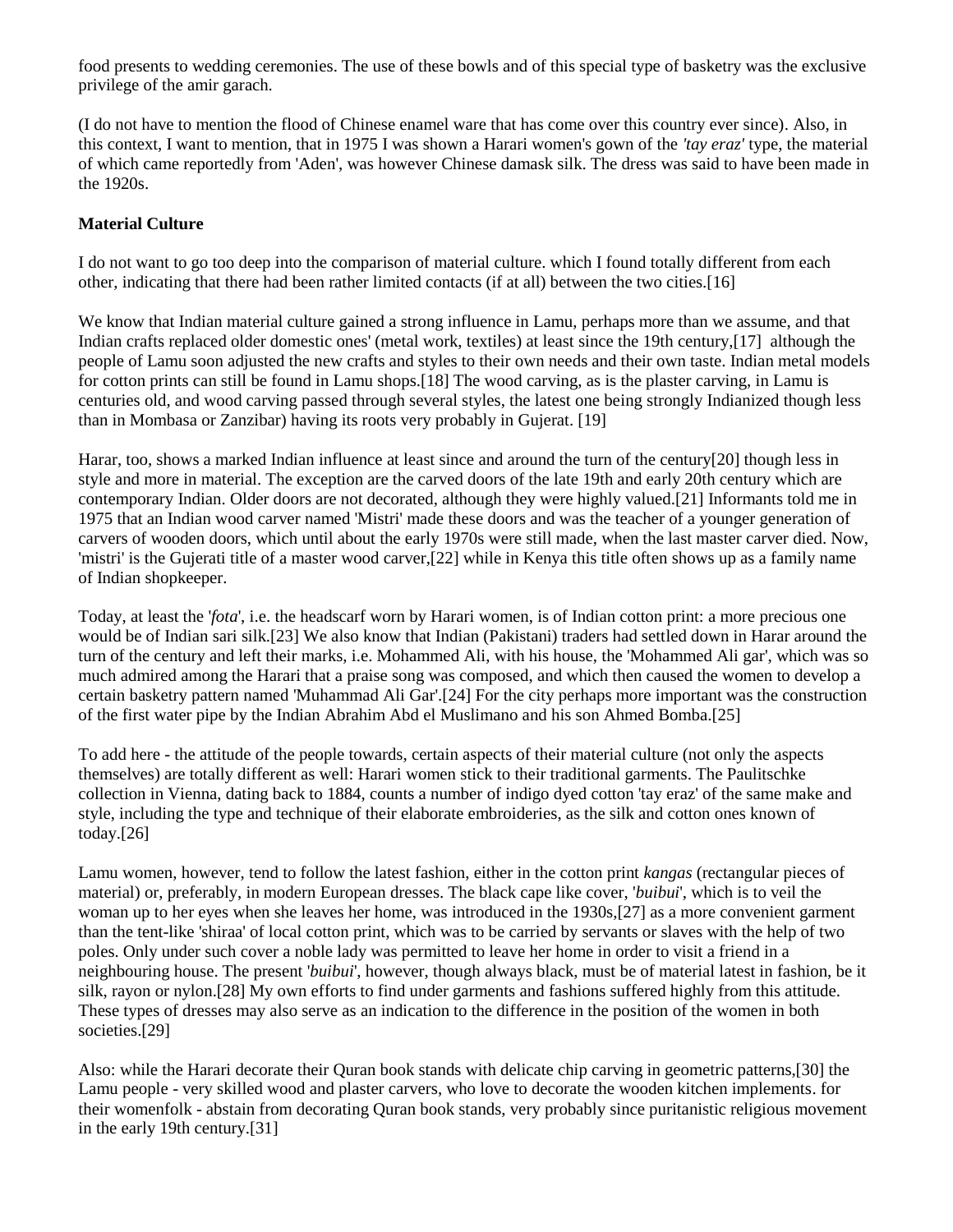I found striking similarities between the Harari/Somali type jewelry of the Harar region and the one called 'local Lamu' in the Lamu Museum. There are the same big crescent shaped pendants, richly decorated with appliqué and (granulation work, the same cylindrical containers, worn in Harar by a bride. Also the same small crescent shaped pendants for earrings can be found, either in gold, more often, however, in silver and gold-plated, while the beautiful big earplugs of richly decorated gold and silver work, which had been fashionable at the Swahili Coast, are unknown in Harar.

Now - jewelry is one of the most complicated objects to study its origin. The technical possibilities to work in silver, even more than in gold, are limited Jewelry, easy to transport and high in value, can be taken along for long journeys, and both city states had been in contact with the Somali Coast, Mogadishu being the northernmost place of Swahili cultural influence. (Per communication Allen). Jewelry, once in a new place of import, will often be copied by local gold and silversmiths. Even less precious local material has replace the imported precious one, and a new type of fashionable jewelry may turn up, which looks as if it has hardly any similarity with the original.[32]

A type of silver jewelry, which I had often seen in Harar, a pendant contains of rectangular shape, decorated with appliqué work and with conical bells on tiny chains at the bottom, I saw again - in a modern Hindi film, as a piece of jewelry worn by Indian mountain women.

Other types of Harari jewelry, the '*muriya*' necklace of hollow beads of beaten silvery (rarely gold) decorated with granulation work, and alternative with coral beads, I found as in Lamu: their origin was given to me as Muscat'.[33] And a Harari silversmith told me in 1975 that he had learnt his craft in the 1920s in Dire Dawa from a 'Jewish Silversmith (who very probably came from Yemen), who was the master teacher of many other silversmiths in the region.[34]

To my taste, the Lamu colourful plaited mats of palm fronds cannot compare with the refined colourful Harari basketry. It may, however, be a worthwhile study whether both local women's crafts have not profited from the colour designs of Oriental rugs, which found their way to both cities - Harar perhaps more than Lamu.[35]

## **The Intellectual Heritage**

Phenomenologically we have other similarities: Both cities, although professing Muslim Faith, are primarily not in the political nor cultural center of the Muslim-Arab world,[36] they are rather at the margin. For both cities and societies, Arabic is not the indigenous language; Swahili, though having in its vocabulary about 30% terms of Arabic origin, is not even a Semitic language, yet belongs to the Bantu-African language group. Both societies have, however, produced documents of literature (chronicles Qf history, administrative reports, religious and secular poetry) written in Arabic script and in the local or in the Arabic language. In the latter case, the Arabic appears in a distorted version,[37] the same way the Latin used as a language of learning and culture in medieval European monasteries may compare with the classical Latin of Ancient Rome.

This should not prejudice us against the local literature, where we find beautiful poetry of deep insight (i.e. the 'Al-Inkishafi' composed in Swahili in the early 19th century in Pate, and the poem by Mwana Kupona, a 19th century lady in Lamu, on the duties of a wife - advice given to her daughter, and certainly a delight to the gentlemen all over the world).[38]

(I have to confess here that I myself depend solely on English translations).

### **Political and Social Structure**

The most important question, however, is: how does the political and social structure of both city states compare with each other and - both being at the margin of the Muslim World - compare with the structures to be found in the center?

Do they share phenomena which are atypical of Muslim societies in the center; does their social structure reveal elements which may have evolved rather from the indigenous civilizations neighbouring the two societies?

Let us look first at descriptions and definitions of what a typical Muslim city or community, and beyond that, the/a Muslim state, was to look like.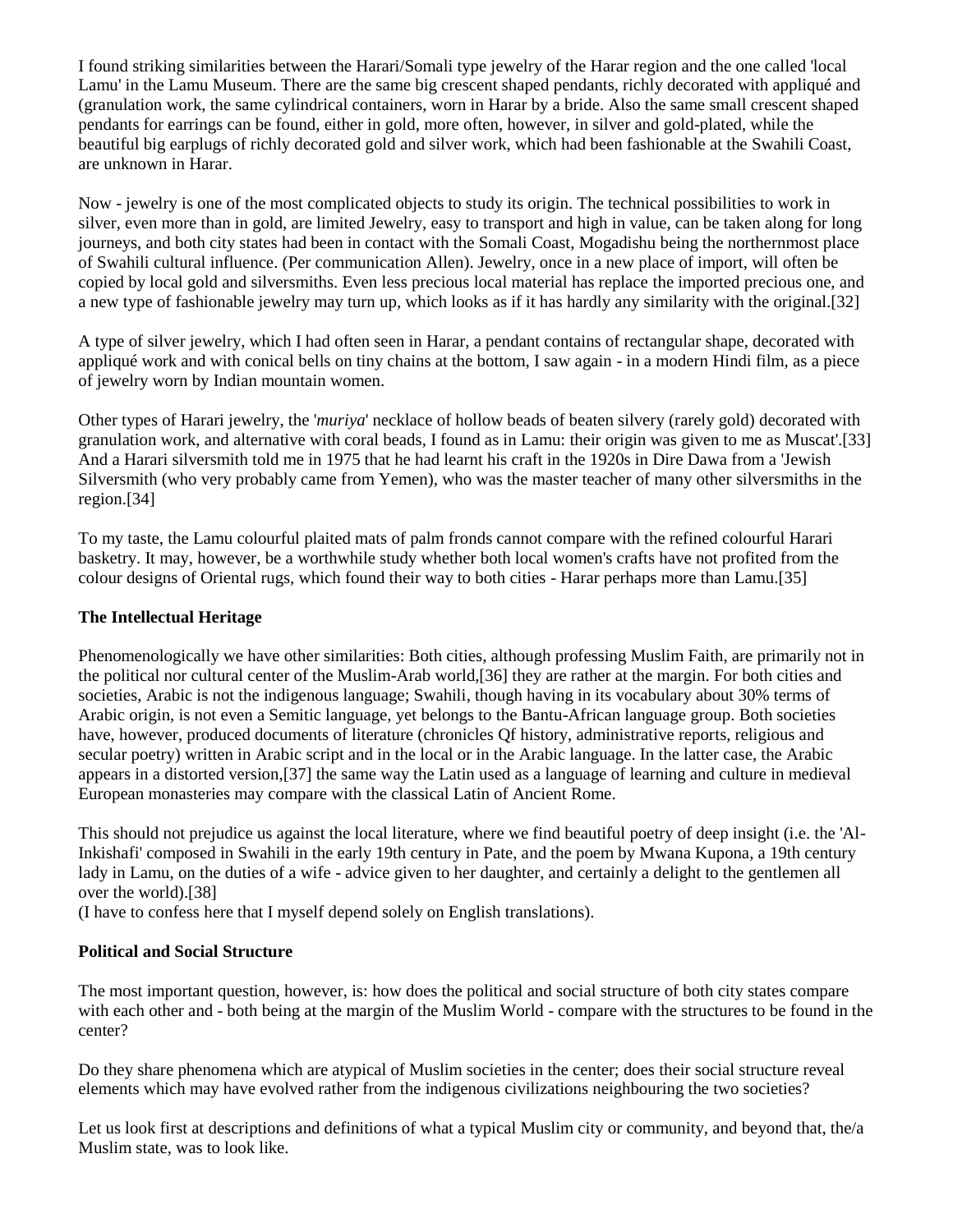Waldron,[39] who in this particular study on Harar contests the 'ideal type(s)' of Muslim communities set up by several authors (see below), quotes as examples a number of distinguished writers on this subject, to whose definitions we wish to refer here Max Weber[40] maintains that 'the social organization of Muslim cities is devoid of true civic institutions', von Gruenebaum [41] that 'the loyalty of the townsmen belongs first to their family group and after this to the ethnic or denominational unit which shares his quarter', Sjoberg[42] who gives a general model of the preindustrial city, including the Muslim one, that 'segregation by ethnic groups, which in turn are associated with specific occupations, occurs widely in preindustrial cities.... . Ethnic quarters tend to be self-sufficient entities .... Differentiation of land use according to occupation is usual', and Hourani[43] that 'the residential core is marked by at least two special characteristics: the combination' of local with ethnic or religious differentiation, and the relative separateness and autonomy of each quarter or group of quarters . . . . As a new city developed or an old one expanded, the immigrants - soldiers, peasants, nomads - tended to settle in compact groups'. Although these statements, according to Waldron and Eickelman,[44] present simplifications, since social interactions between family units, ethnic groups or denominational groups beyond the boundaries of their quarters or neighbourhoods were and are much more complex and have not been given due consideration by the authors referred to above, we may easily identify a number of Muslim cities (or even Medieval European ones), where such descriptions may be fairly correct.

The concept of an ideal Muslim state,[45] however, as one community (*umaa*, *gama'a*) of Muslim brothers, ruled by the one God through his religious law (*sari'a*), who is represented upon Earth by his Prophet and the Prophet's I successors, the Caliphs (*halifa*) or the Imams, has never become a reality.[46] Instead, within the course of history of Islamic states, secular rulers gained influence and nearly absolute power, and rulers' titles like *amir*, *amir alumara'*, *malik*, *sultan*, *sayyid*, etc., indicate their primary interest in gaining control over the revenues of the international trade of their various states.

### **Lamu - Political and Social Structure**

Lamu[48] had until 1813 - when the city state was victorious at Shela (on Lamu Island) over neighbouring Pate (Pate Island) with its Nabahani dynasty [49] and their allies, the Arab Mazruis ruling Mombasa - a number of secular rulers as political heads of state, to whom Portuguese sources always referred to as 'kings'. The local title for the Lamu rulers, however, was the Bantu-Swahili 'Bwana', which may best be compared to the Arabic 'Sayyid'. In 1813, however, it was a 'council of elders' who decided upon the course to be taken against Pate, and Allen[50] refers to Lamu as 'republican'. After this victory, Lamu accepted the political supremacy of the Sultan of Muscat, who from then on appointed a 'Liwali', a governor,[51] while 'the fruits of political independence were shared for some decades between the rulers of Siyu and Faza',[52] small city states on Pate Island. Lamu, however, profited from the immigration of Arab traders with their capital and business know-how throughout the greater part of the 19th century.

Although the Portuguese sources describe the rulers of the Swahili Coastal city states like Mombasa, Malindi, Pate, etc., as 'kings', which implies that they compared their political power and authority to that of European rulers,[53] it appears, that most Swahili, and the Lamu people in particular, were rather suspicious of a one-man rule and preferred to depend on a council of elders (*wazee*, sing. *mzee*) consisting primarily of representatives of the old and respected families, rather than on an absolute ruler with appointed officials. The Swahili rulers rarely seem to have developed absolute power. Very often they even were outsiders and on immigration claimed to have come from 'Sharifian' families.[54]

Who were these noble families? I have in-exactly translated the term *'wa-ungwana'*, which is a Bantu-Swahili word, with 'noble family', and will explain this in more detail somewhat below. The concept of *'wa-ungwana'* is rather a claim than a reality, although the noble families of Lamu as elsewhere in Swahili city states took it of course as a reality. For our purpose here, of what the people of Lamu wanted their city and their community to be like, however, it is this, claim that is important.

Let us refer again to Allen's study of the Swahili house architecture, and the way the planning of such a house reflects the social life of noble Swahilis.[55]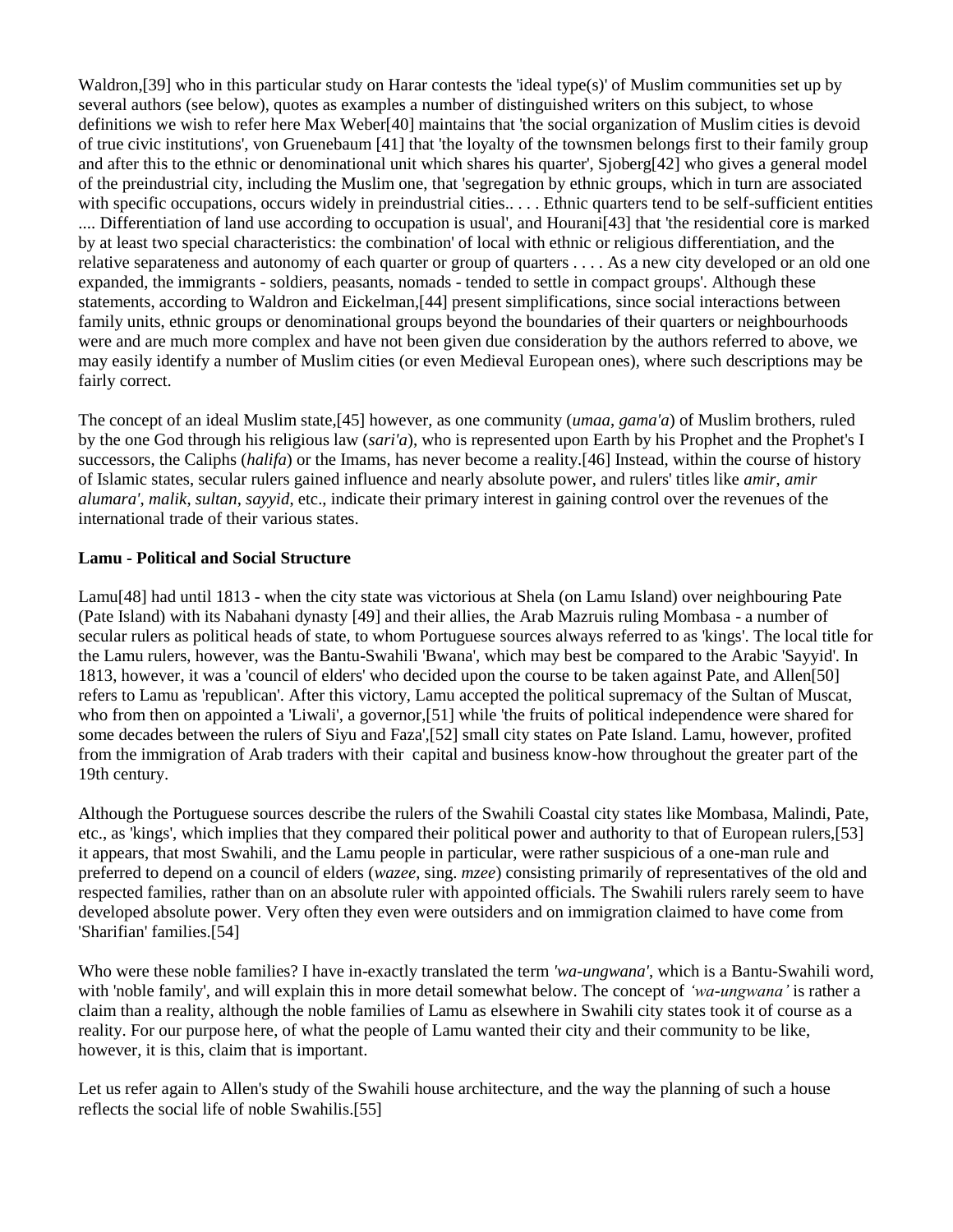Swahili settlements, like Lamu, were sub-divided into wards, or neighbourhoods, '*mitaa*' (sing. *mtaa*), which today (and perhaps have for centuries) differ in status and rank. Originally they may have reflected the ethnic or kin affinities of their inhabitants. The noble families, who claimed to be the descendents of the founders of the settlement, are supposed to have lived and to continue to live in *mitaa* reserved for them, and they had the exclusive right to build permanent stone houses. Newcomers: refugees from other Swahili settlements (where they in their turn may have belonged to the wa-ungwana group), immigrants from the interior as well as from overseas, were assigned to *mitaa* set aside for them, where mud and thatch houses had to be built.[56] These new-*mitaa* then often were named after the places the immigrants came from, land these names give us a clue that very often the immigrants were urban Swahili in their own right as were the *'wa-ungwana'* of the settlement where they sought refuge.

Each *mtaa*, the noble ones as well as the newcomers' or low class ones, had a head or representative who was regarded responsible for the affairs of his people land who was to represent them - either temporarily or permanently - on the town council.

The idea (and ideal) was, that the *'wa-ungwana' mitaa* were originally of the lineage or kin group type; their *mitaa*, though being geographically smaller in size and less populous in number, being located in the political center of the settlement, were to have more representatives on the town council than the newcomers with their larger *mitaa*, or even better, that the representatives of the mud-and-thatch house quarters were only called to council when the *'waungwana'* representatives felt it necessary or opportune. Thus the *'wa-ungwana'* tried to keep the authority and power over their community in their own hands.

This phenomenon could best be described as an oligarchic social and political structure. [57]

The *'wa-ungwana's'* claim to their privileged status was based - apart from their long residence as descendents of the founders of the settlement - on the claim that they had *'u-ungwana'* (Bantu) or '*utamadun*i' (from Arabic 'medina'), that is urbanity and cultured, behaviour, [58] demonstrated by a style of life of a well-to-do family served by many slaves, the use of luxury items of (and with) refined taste, mastership in poetry and in learning, a noble genealogy of many generations, and above all - what is most important in this context: credit-worthiness and financial integrity, this being demonstrated by a stone house, which had been the family's property for many generations. [59]

The opposite extreme of *'u-ungwana'* is '*u-shenzi*", meaning - according to Allen - 'lack of culture, boorishness (which one would expect from someone coming from outside) and in particular unreliability in matters of money. [60]

Of course, political authority seldom followed this 'simple clannic pattern',[61] since, as Allen outlines, contradictions grew up between newcomers and the noble families. Mud-and-thatch dwellers may have resided long enough in a settlement and - more important - may have been commercially successful enough (in a trading community) to accumulate wealth sufficient to rise to the *'wa-ungwana'* group. Newcomers outnumbered the 'waungwana', and supported by their successful commercial enterprise, claimed participation in the control and execution of political power. More awkward for the 'wa-ungwana': what to do with the wealthy Arab or Indian merchant, who wanted to settle down,- with his capital- whom the *'wa-ungwana'* would have like to assign to mudand-thatch *mitaa*? Allen writes[62] that he may have been given the right to move to stone house quarters and to stone houses and even to intermarry with the noble families 'with grudging consent'.

However, there was another immigrant group, which must have highly embarrassed the 'wa-ungwana': nobles, who claimed to be '*sharifs*', that is, descendance from the Prophet, mostly coming from the Hadramawt.[63] Allen continues that it was then in many cases the non-*'wa-ungwana'* who supported the sharifs to establish themselves as ruling families in Swahili towns over local *'wa-ungwana'* heads.[64]

The *'wa-ungwana'* claimed permanence: permanence in the property of their stone houses, which were family property, never to be sold (even in today's time of impoverishment of the town of Lamu stone houses are rarely sold)[65] permanence through their long genealogies, permanence through their refined culture.[66]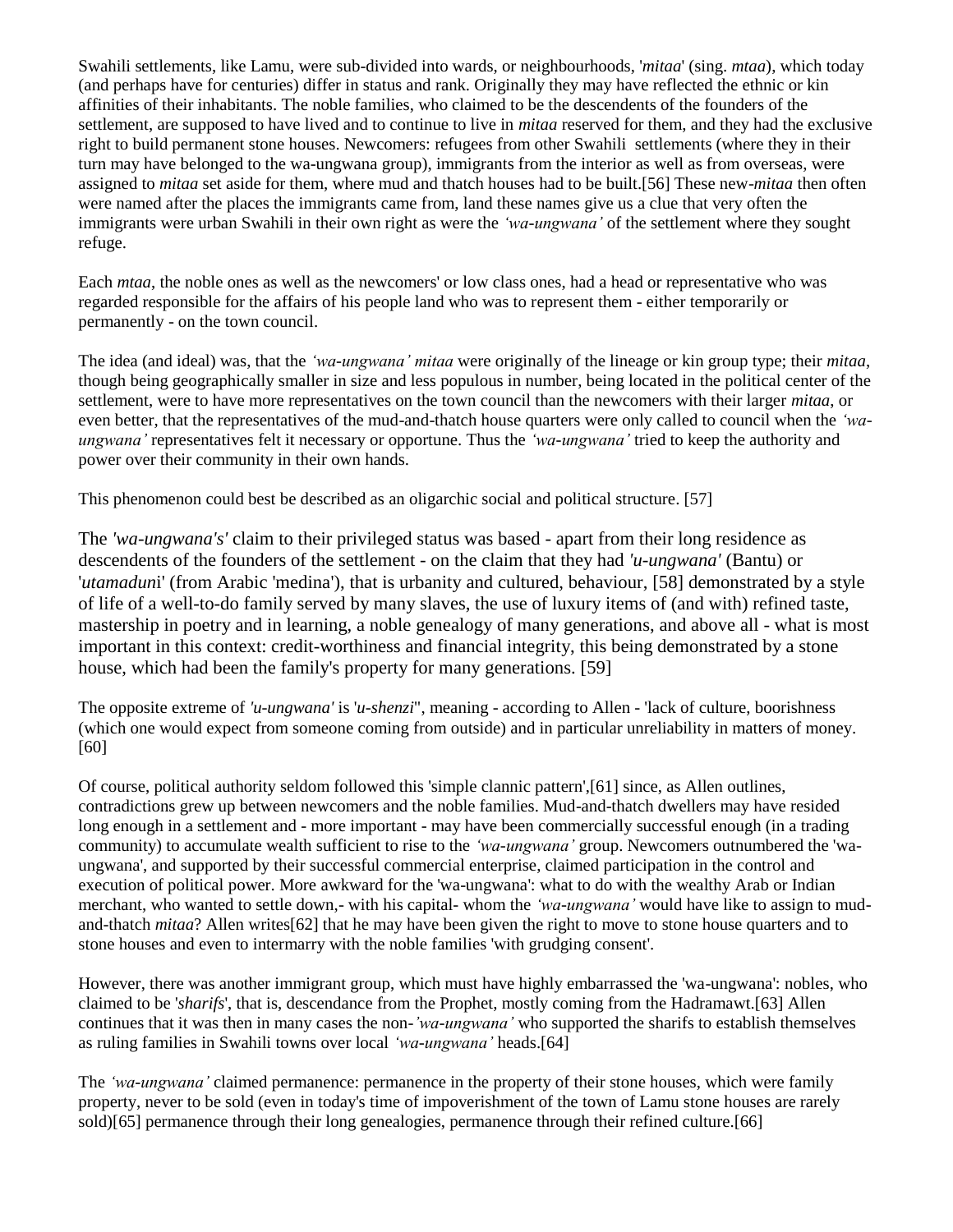However, even these claims may have proved to be fictitious: some disasters devastation in the many wars throughout the 'centuries, drying up of wells impoverishment of families and whole settlements, epidemics - may have forced the *'wa-ungwana'* to abandon their houses and their towns. Families and whole groups were reduced to the semi-subsistence economy of the poorest mud-and-thatch dwellers. This in turn had as an effect a radical change in the cultural outlook of such deprived people, 'since they could no longer think in terms of permanence, of something to pass onto their children'.[67] Then the claim to refined culture (which implied the employment of many slaves), the mastership of poetry, the list of long genealogies were given up, and this may have happened not only once but several times within one life's time.[68]

This probability of being forced to move from the *'wa-ungwana'* group to the mud-and-thatch dweller group may have caused Allen to describe present Swahili society as 'unhierarchical' or nearly 'anomic'.[70] However, while the reality of social life permitted and even forced the move from one group to another, the ideal - set up by a culturally leading group of its people - was a structure of high ranking and low ranking classes.

The reality of political authority was that, that the *'wa-ungwana'* were less important than they believed to be. There remains, however, the reality that the claim of the *'wa-ungwana'* to a refined life style has determined the culture of the Coastal Swahili. The difference in the style of life and the type of dwellings between the *'waungwana'* and non-*'wa-ungwana'* appeared to European observers and to the British Colonial Administration so striking, that they ascribed the former to 'Arab' civilization, the latter to 'African', disregarding the fact that the people of both groups are (and were) of the same race and speak the same language, while the ups and downs of whole families moving from one group to the other apparently escaped their knowledge.

### **The Position of Women**

The 18th century ground plan of a *'wa-ungwana'* stone house as can be seen in still existent Lamu houses, was made up to demonstrate the wealth and culture of the owner and paterfamilies as well as his family. Marriages were matrilocal,[71] that is the bridegroom moved to the house of the bride's parents .

I do not want to go into the detail of a house plan,[72] however I have to mention here that the lay-out was planned in such a way to offer a growing amount of privacy as one steps from one section to the next one. Visitors may be invited to enter an outer section, a sort of terrace or courtyard (where the youngsters of the family used to sleep), another section, more towards the interior, was reserved for the master of the house and his privileged guests or close family members; the innermost one, the '*ndani*' was extremely rich in decoration with carved plaster niches and friezes; this was very likely reserved to the womenfolk, when the

master entertained guests. It may also have served sometimes as a 'master bedroom', although the Swahili (like the Harari) have no rooms assigned as bedrooms proper. This '*ndani*',' was, however, also the room, where the daughter of the house was placed in all her finery on her wedding day to be admired by the wedding guests.[73]

The kitchen was within the stone house, however either set aside or even put up on top of the roof under a special shelter of a roof of palm fronds, and the staircases leading to such rooms were built with high walls to prevent the women from being seen when climbing upstairs. Recent repairs of 18th century houses have replaced the high stone walls of such staircases by delicate wooden banisters with decoration in traditional lacquer work, which - to my taste - look much nicer, do not however reflect the. intention of the original builders.

Women had to be excluded from mixing with male society. The noble lady had to live in the seclusion of her home. The traditional shiraa, to which I referred above, and the modern *buibui* serve to prevent non-family members to see them.[74]

The official position of women was a poor one. Their social and economic security depended on marriage only. Divorce was easy (from the men's side), often only on the grounds of the fading beauty of the wife; men had the sole right over the children; women were not entitled to learn or to practice a trade to make a living; the only way to gain economic and social, security was a second marriage, and of course to extract from their husband(s) as much jewelry as possible, since her personal jewelry was the only property a woman had claim to in case of divorce.[75]

Today, there is of course the question of how much women were above to engage in trade themselves and among themselves while being in the seclusion of their homes, and how and whether they could accumulate personal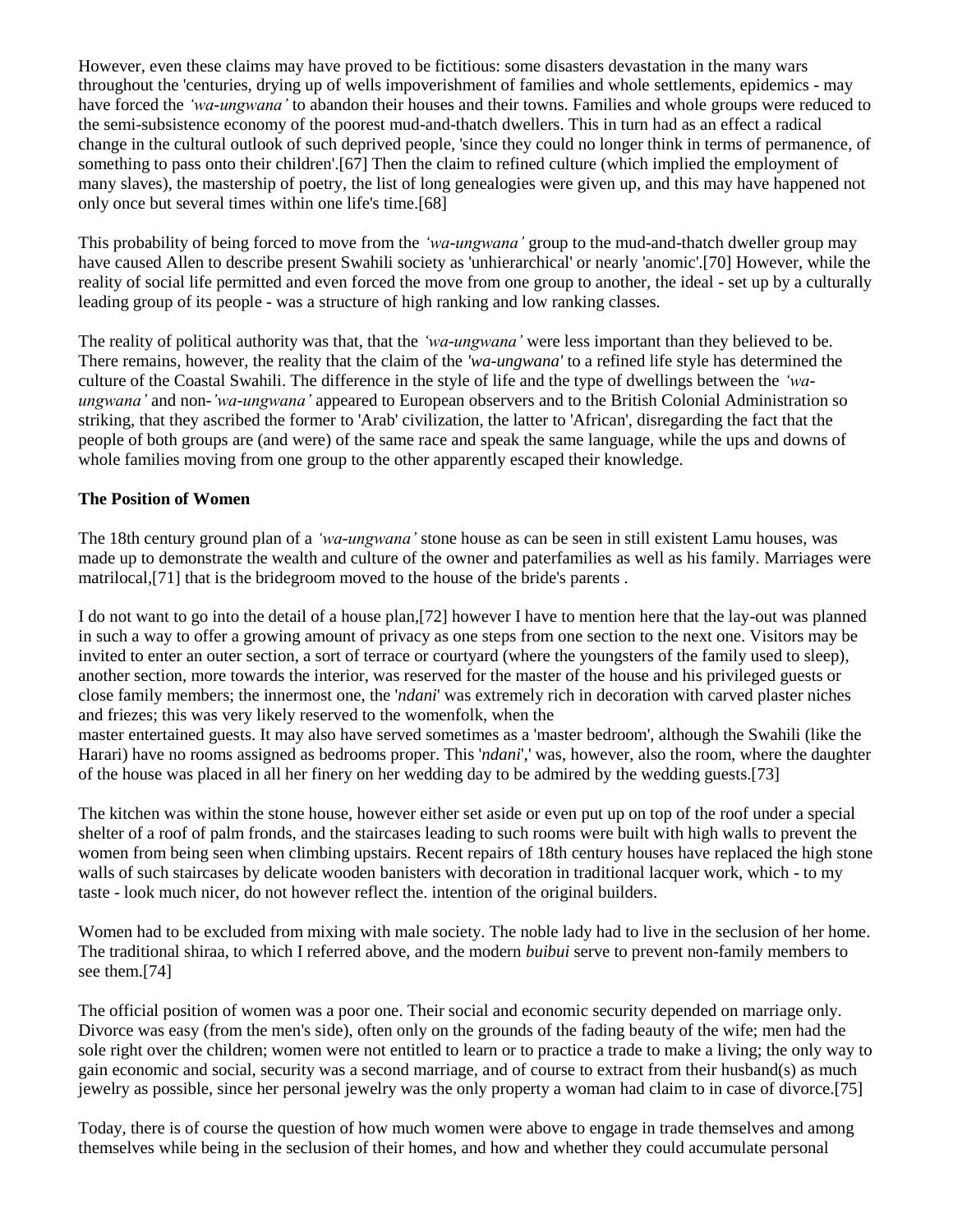property. Also there remains the question of the lower class woman, who sells fruit in the market, or who - though veiled when walking in the streets - works as a housemaid for foreigners, or the woman who is married to a cook.

There is today also the educated woman, who has studied in Nairobi and works in the Lamu Museum or in the City Administration, who -in Lamu - always 1 appears veiled in public, however spends her annual leave on the Seychelles where she runs around in a bikini along the beach.

Women - officially - are still considered inferior, morally, socially and intellectually, and they are supposed to have no part in the public affairs of the town; they are neither supposed to take part in elections nor in political demonstrations. However, here again, I was informed of one incident some 10 years ago, where the women forced their views upon the town authorities in a very sharp and witty way.[76]

During the British Colonial Administration as well as today, the Lamu people have successfully kept intact their cultural identity[77] and they are proud of their cultural heritage. However, their claim to be the true heirs of Swahili culture is contested by other former city states. I was told that the Pate people still feel above the Lamu people, whom they regard as some sort of newcomers or nouveau riches, while they are the true heirs.[78] Other former city states may bring up the same claim.

If we want to sum up what Lamu (and the Coastal Swahili) society and the political structure of their city states looked like, we find that political authority was supposed to be vested with the representatives of leading families who claimed long-standing local residence and financial integrity. Rulers of such city states were often of outside origin (claiming to be Sharifs) and were hardly ever able to develop absolute power, more often their rule was of the primus inter pares type.

Low class families in a settlement consisted of immigrants and their descendents, very often from other Swahili settlements of the same ethnic and cultural group; other immigrants were wealthy traders from Arabia or India, others came from the East African Interior. These immigrants, in the long run, were integrated into the Swahili society, and after generations of residence (or even earlier) became members of the leading groups themselves. The opposite - the downfall of noble families - was also possible. Class symbols (or in-group symbols) were means of property, in particular a stone house with all its finery, and absolute financial integrity. Once these symbols were lost, a family lost its status and influence and even gave up its claim to have part in the refined culture of the noble group. Although the settlements were conceived as Muslim cities, they do not correspond to the ideal type of Muslim preindustrial cities outlined by the authors referred to earlier. One may add that certainly townspeople, once they had become members of the 'wa-ungwana group and were eligible to the town council, had a true sense of civic responsibility towards their community. They may have felt as citizens rather than subjects of a ruler, and he attitude of the inhabitants of the preindustrial Swahili communities at the Northern Kenyan Coast of today causes us to presume that such attitude of responsible citizens has a very long tradition. Again going back to the historical data we have: high-ranking immigrants ('Sharifs') settled down in Swahili towns to become the overlords of such towns and their indigenous noble families (in their turn descendants of the lineage heads of legendary founders). The rulers then tried every means to gain more Personalonal power in which they were never fully successful.

Here we find an interesting phenomenological parallel to data we have from the African Interior. There (i.e: Bushong, Luba) we have oral traditions that an outsider of mysterious noble rank comes to what is to be his future 'kingdom', where he marries a local woman of high rank, often coming from one of the chief's lineages. The outsider then becomes the (legendary) first ruler. His historical successors then try to strengthen their Personalonal power by appointing outsiders (prisoners of war and consequently slaves) as high officials, or by even setting up a Personalonal bodyguard of such slaves, who were outside the control of the council of elders. The councils of elders, however, is the representative body, of the indigenous noble lineages and was supposed to control the ruler.[79]

# **Harar**

I must say that the data with regard to the political and social structure of Harar puzzle me highly (which expression I will repeat further below), and that is why I put this s~ction at the end of my paper.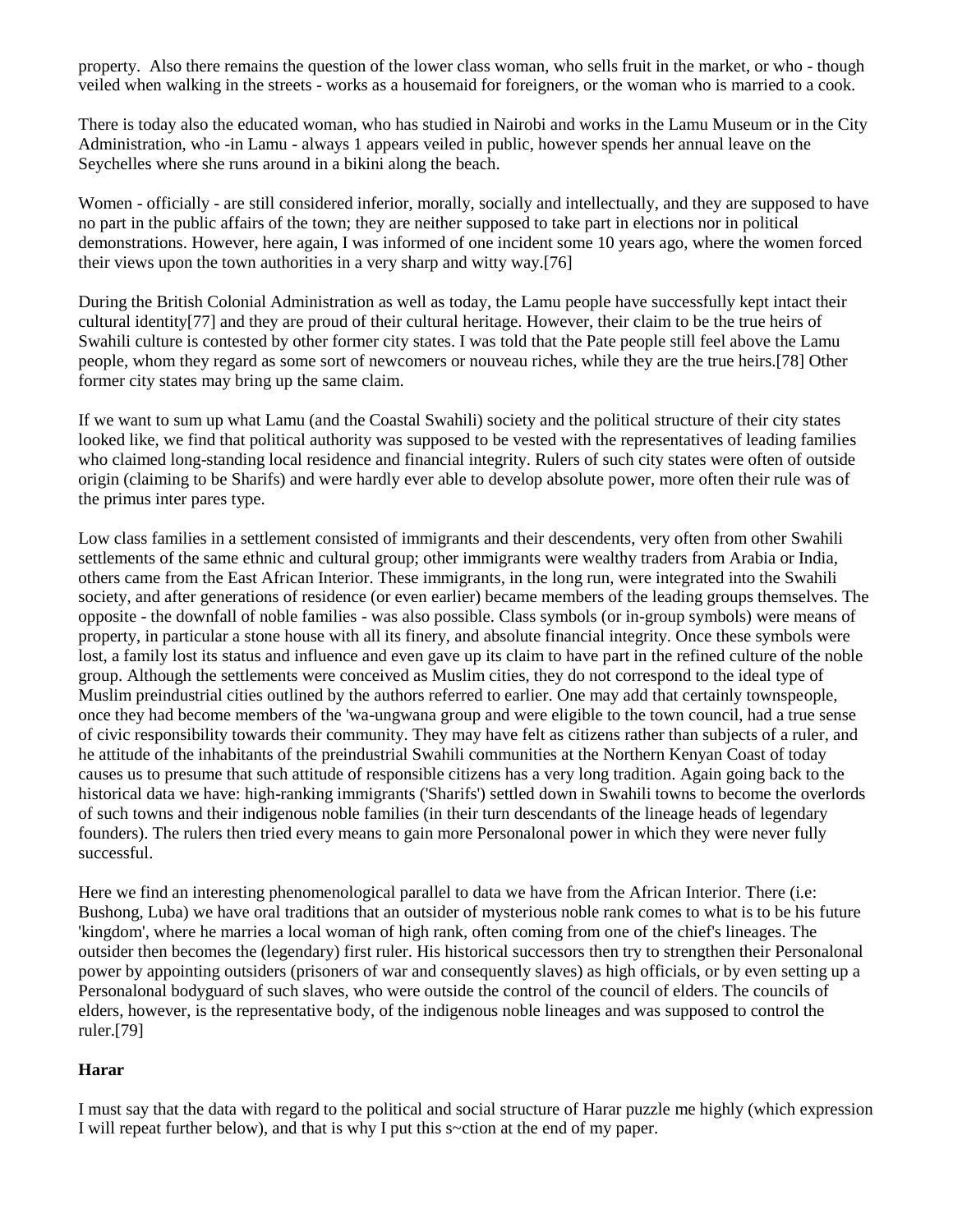Contrary to Lamu, the town of Harar is surrounded by ethnic groups different in culture and language, even language groups, i.e. the Kottu-Oromo and the Oromo proper, Somali, Argobba, while after the conquest of Harar by Menilek, Amhara settled down inside and outside the town. These groups moved even into the old walled city, and although we find that some groups show a certain preference for one or the other of the traditional five quarters or even one or the other neighbourhood (toya), these quarters or neighbourhoods are not exclusively assigned to ethnic, denominational or artisan groups.[80] We have, however, also no data that the traditional neighbourhoods were enclaves of one and the same family group (*ahli*). As we see below, the Harari have always tried to keep non-Harari outside the city and outside their society. The Walled City was reserved to themselves.

## **Political Structure**

The historical sources on Muslim rule in Eastern Ethiopia we have at present, be it observations by European travellers,[81] be it local written records[82] and even oral traditions,[83] report solely on the rule and achievements of amirs, although sometimes criticism with regard to their type of government is expressed in the local sources.[84] These sources reveal that, wherever a ruler was deposed, it was his family, in particular other competitors to the 'throne', who had a leading hand in it.[85] According to these sources, once on the throne, the amirs we nearly absolute in the exercise of their power over their subjects.[86] It appears the ruler surrounded himself with a number of appointed officials, sometimes of non-Harari origin.[87]

These officials had various titles. Burton refers to one 'wazir',[88] however also titles of local origin, like 'garad' and 'malaq'[89] were known, title-holders who were appointed in Harar by the amir to collect taxes in those neighbourhoods, to which they were assigned.[90] Other titles came from "the ranks of Muslim scholars.

According to Cerulli,[91] the Muslim scholars had great authority in the administrative hierarchy, holding titles like 'kabir'[92] (secretary'? 'scribe'?), still known for'Quran teachers today[93] and 'qadi' (judge), or as the first judge 'qadi al-qudah'[94] as well as 'seh' or 'mumie'.[95]

We may assume that the amirs had high respect for Muslim scholars.<sup>[96]</sup> We do not know, however, how much control they had over this group. The files, Stitz, was able to consult of 19th century town records of Harar referred only to civil court cases and gave no insight into the political affairs of the city. He refers, however, to one case where it was explicitly said that a qadi was appointed by the amir, although in succession of his deceased father.[97]

Only once I came across a reference to a 'town assembly', which made efforts to take a decisive step in the political affairs of the city: in 1856, after the death of Amir Ahmad Abu Bakr, his eldest son being still a minor, 'a town assembly at first appointed a certain Abdallahi Abd al-Mejid', who was then pushed off the throne three hours later by a cousin of the late Amir, one Khalifa Citra.[98] However, there is no mention in the literature available to me who were the members of this assembly.

The amirs also maintained contacts with influential non-Hararis outside the city, either by alliance,[99] or by forming kinship ties through marriage.[100] Judging from the reports given by Burton and Paulitschke,[101] the rule of the amirs must have been certainly grim, giving the impression of an absolutistic and often cruel monarch.

We have, however, a study now by E. Wagner, [102] where the uninterrupted exercise of secular power in a Muslim state or Muslim city state is questioned with regard to Harar.

Wagner maintains that religious leaders had a greater influence in Harar, being at the margin of the Muslim World rather than in the center. The Fath Madinat Harar [103] claims that Harar was founded as a city of saints, [104] by Imam Abadir 'Umar ar-Rida, the most popular saint of Harar, who was then said to have ruled even over the Ala and Nole Oromo, the Somali and the Argobba, who in their turn had accepted Abadir's saints as chiefs under his religious supremacy. Abadir's successors, according to this legend, had also been saints, until at one time Harar became part, of a political domain ruled by the secular Walasma dynasty, whose rulers were known under the title 'sultan', Wagner continues that in Harar (as well as in Adal and later on in Awssa) this type of secular rulership was always contested by religious leaders who accepted the title 'imam' instead, the most famous ones being Ahmed Gragn and his descendent Mohammad Gasa, who moved the capital 1577 from Harar to Awssa,[105] while Ahmed Gragn's direct successor, Amir Nur b. Mugahid, received his legitimation to the throne not by his descendance from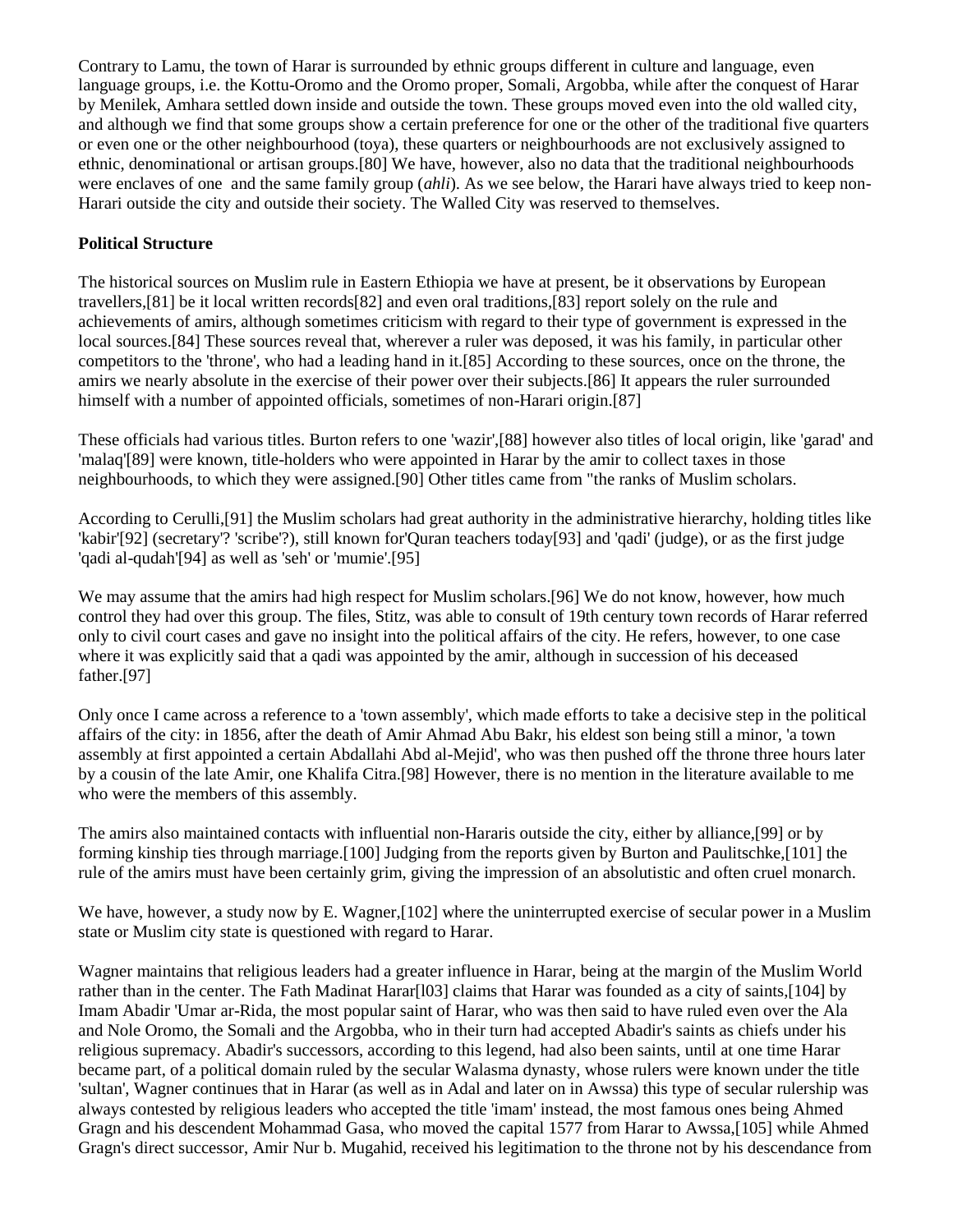a royal family, yet rather by the fact that he committed himself 'to enforce the religious law and to carry on the holy wars'.[106]

Wagner then follows,[107] that while in the central Sunnitic-Islamic states the theocratic ideals of a Muslim state had been given up, they Personalisted at the margin of the Muslim world; and he gives Harar as an example where every now and then efforts were made to restore religious leadership and to put the, theocratic ideals into reality. And - according to Wagner - it were the religious leaders, who according to public opinion were the only ones that were legitimate.[107]

### **Social Structure**

Let us remember the historical data: a secular amir, who exercised absolute power and authority over his subjects, surrounded by a number of appointed officials, while having to fight against the strive for power and the throne of members of his own family, who might even have found support by his own appointed officials; he himself making efforts to strengthen his own power by alliance and kinship ties to outside ethnic groups.

We have thus gained the impression that the Harari people never had any say in the decisions with regard to the fate of their city. And the judgments by Burton and Paulitschke suggest that they never developed any sense of responsible citizenship.[108]

Harar had, however, always been a small town, and - like today - everyone knows everybody.[109] One may perhaps imagine that even in the 19th century, the amir, whose palace was not so much different from the local houses,[110] may have had some more friendly and direct contacts with his subjects than the sources suggest.

S.R. Waldron's works on the social structure and social interactions of the Harari, give, however, a totally different impression. The Harari of today, among whom he lived, in their small town of several ethnic groups, claim their " society to have a hierarchical structure, on the bottom of which are Kotto and Arogobba, while Somali and Amhara are outside the society. The Harari themselves form the bulk of the hierarchy, while at the top, are the descendents of former amirs, the *amir garac*.[111] The old walled city, however and consequently the culture and language of the city is Harari and Harari only in the opinion of the Harari. They consider themselves as an exclusive in-group, [112] although occasional intermarriages with outside groups took and take place,[113] either to gain control over landed property outside the city, or to integrate wealthy foreign merchants.[114] People marrying into the town, however, always had and have to prove to be true Harari in their manners and behavior ('their culture'), their way of dress, their knowledge of the Quran. Families with a foreign ancestor are still known as such, often by names referring to such origin like 'Arab', 'Syrian', etc.[115]

The amir garac of today do not differ much in their style of life from the ordinary Harari,[116] nor in their interactions with their fellow townsmen. There are certain provisions that the amir garac have to display the double amount of wealth and splendour during the big festivities, wedding festivals in particular,[117] and that they expect the double amount of presents and bride wealth in turn.[118]

These financial provisions were one means by which the Harari, and the amir garac in particular, prevented unwelcome outsiders to become members of their society. A wealthy outsider then had to pay an even higher bride wealth than an ordinary Harari citizen. Thus we find - as we did in Lamu - that material wealth, in addition to cultured behaviour and learned knowledge, and demonstration of wealth was a means of protecting the in-group against outsiders, an attitude we may expect from a community interested in the accumulation of wealth through trade. Even in the impoverished times of the greater part of the 19th century, Harari proved to have a good knowhow in managing financial matters.[119]

Houses and urban land were highly valued; and houses could be let.[120] Apparently the property rights of houses were transferred by inheritance; however, in the files Stitz was able to consult,[l21] no mention is made of a house being sold. The Harari claim today that their houses have remained family property and are never to be sold, though they may be let and rooms (i.e. the tit gar) even sub-let.[122] These data are of a striking similarity to the data we have from Lamu.

Judging from the phenomena Waldron studied with regard to social groups and social interactions among the Harari proper, that is the interactions of kin groups (*ahli*), friendship groups and clubs of youngsters (*marin*, pl*. marinac*;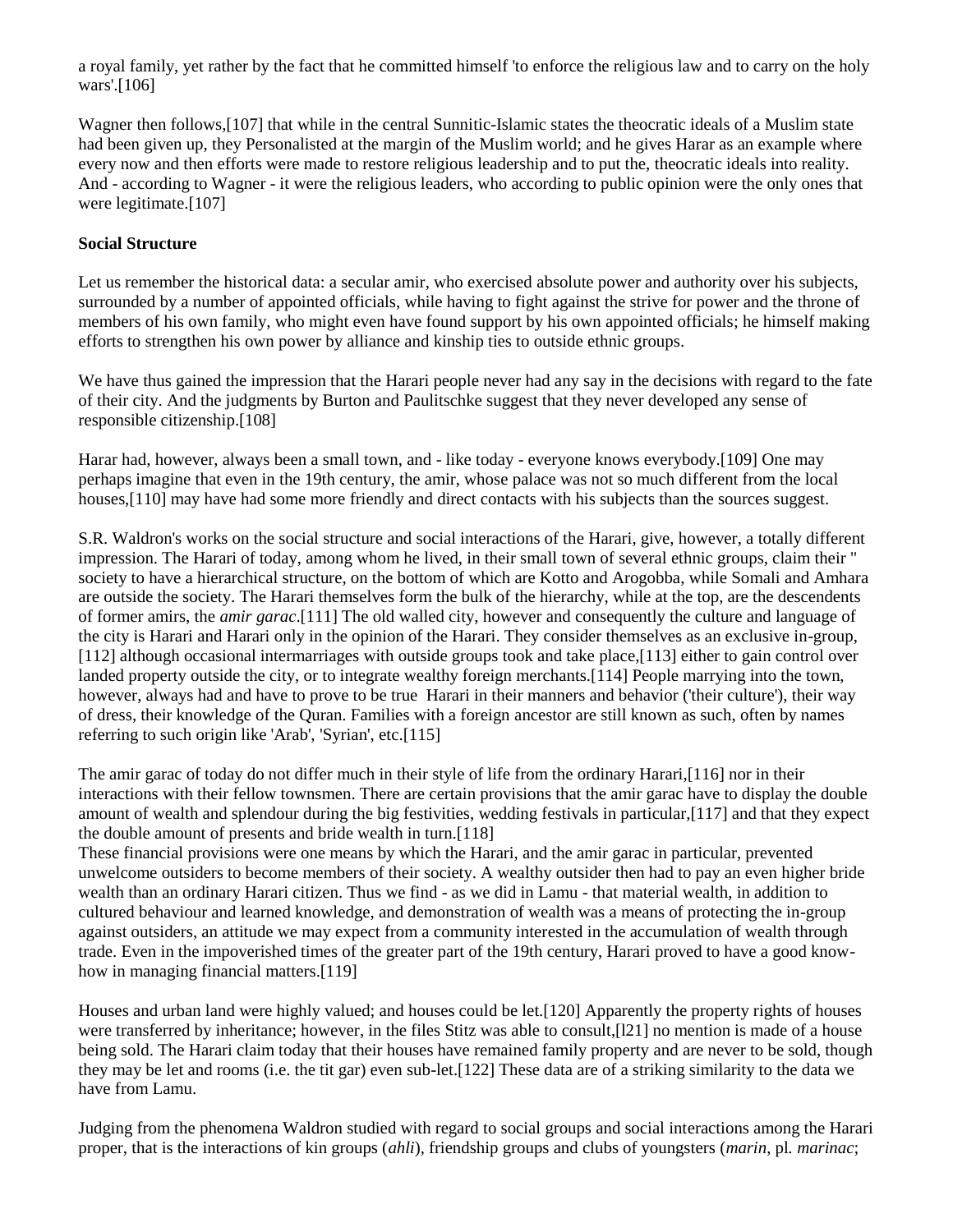and *mugad*),[123] and in particular the *afoca,* that is the traditional associations of adult men and women,[l24] it appears that the Harari proper have interactions among themselves of a rather egalitarian nature. And although Waldron states that the amir garac are basically an endogamous group and that entry into that group was prohibitive even for pure' Harari,[125] I myself had difficulties to draw a borderline between amir garac families and ordinary Harari citizens.

Again, as in Lamu, we gain the impression that the social control exercised in the city among the Harari themselves is democratic, exercised by the Harari themselves, while the Hararis' control over the other ethnic groups is (ideally),and was supposed to be of an oligarchic nature.

Waldron maintains that the *afoca* institution 'provides Harar with a concept of civitas, supposedly absent from Muslim cities.[126] This impression is

strengthened when looking. at the recent developments in the activities of the men's *afoca*s in particular, who were originally concerned primarily with religious matters during the great festivities of the life cycle of their members. They have adopted today modern Western features of associations with a board, chairman and officers, statures and minutes of meetings, etc. Their determined objective, however, is to protect and preserve Harari traditions and Harari culture.[127] These activities confirm Waldron's statement' above[126] that the Harari have developed a true concept of civitas.

And this is a development which puzzles me in view of the historical data about the type of rule of amirs which suggest that the Harari lacked the sense of civic responsibilities.[128] In view of the interactions of Harari among themselves today and of the activities of their *afoca*s one would expect that this concept of civitas has a long tradition. We do not yet know how old the *afoca* institution is, although one of my female informants was able to name one and the same *afoca* as the same where she herself, her mother and her maternal grandmother had been a member. This would give us at most 90 years considering that in Harar a woman does not enter an *afoca* unless her children have reached the age of 8 to 10 years, that is once she has reached the age of about 25 to 30 years. I myself have no comparable data about men's *afoca*.

*Afoca* or any type of comparable associations, self-help societies, clubs etc. are, not mentioned in the travellers' reports of the 19th nor early 20th century. We may, however, assume that some neighbourhood self-help organization did always exist to help in the festivities of the life cycle.

That is, we may assume that some sort of social interaction among Harari proper (and only among them), which we may describe as egalitarian and even, democratic, has always existed.

I have now to ask - and I do not yet have data for an answer - how did these, people, proud of their culture, react towards the absolutistic and cruel. rulers, of whom Harar can list a number? Very likely there is still a mass of data within the local records and oral traditions, that have to be explored with regard to this point.

### **The Position of Women [129]**

Despite the custom of infibulation and clitoridectomy of girls, the women had far more independent status within their society than their sisters in Lamu.

The Harari women were never veiled, although perhaps the *fota*, headscarf, indicates some sort of veil, as might the *gufta*, the hairnet, with which the married women were supposed to cover their hair. A Harari girl is supposed to get married at fairly an early age. - in the 1920s it was about at the age of 13 - and does so. Divorces [130] were and are rare,[131] average Harari having one wife only.

My own female informants, however, more often reported about divorces. The marriage contract provides the bride with a certain financial security to be I paid or given to her by her husband in case of divorce. She may take care of the children in case of a divorce and often does so. I met a number of very skilled basket makers - divorcees - who managed to financially and emotionally take care of their children, paying also for their school fees, who often refused to remarry while the children were still small. Mokhtar[l32] states that women were known to be good wives, taking also care of part of the economic burden of the household by selling the field produce of their husbands in the local market. Women today in Harar are often petty traders in antiquities while their husbands have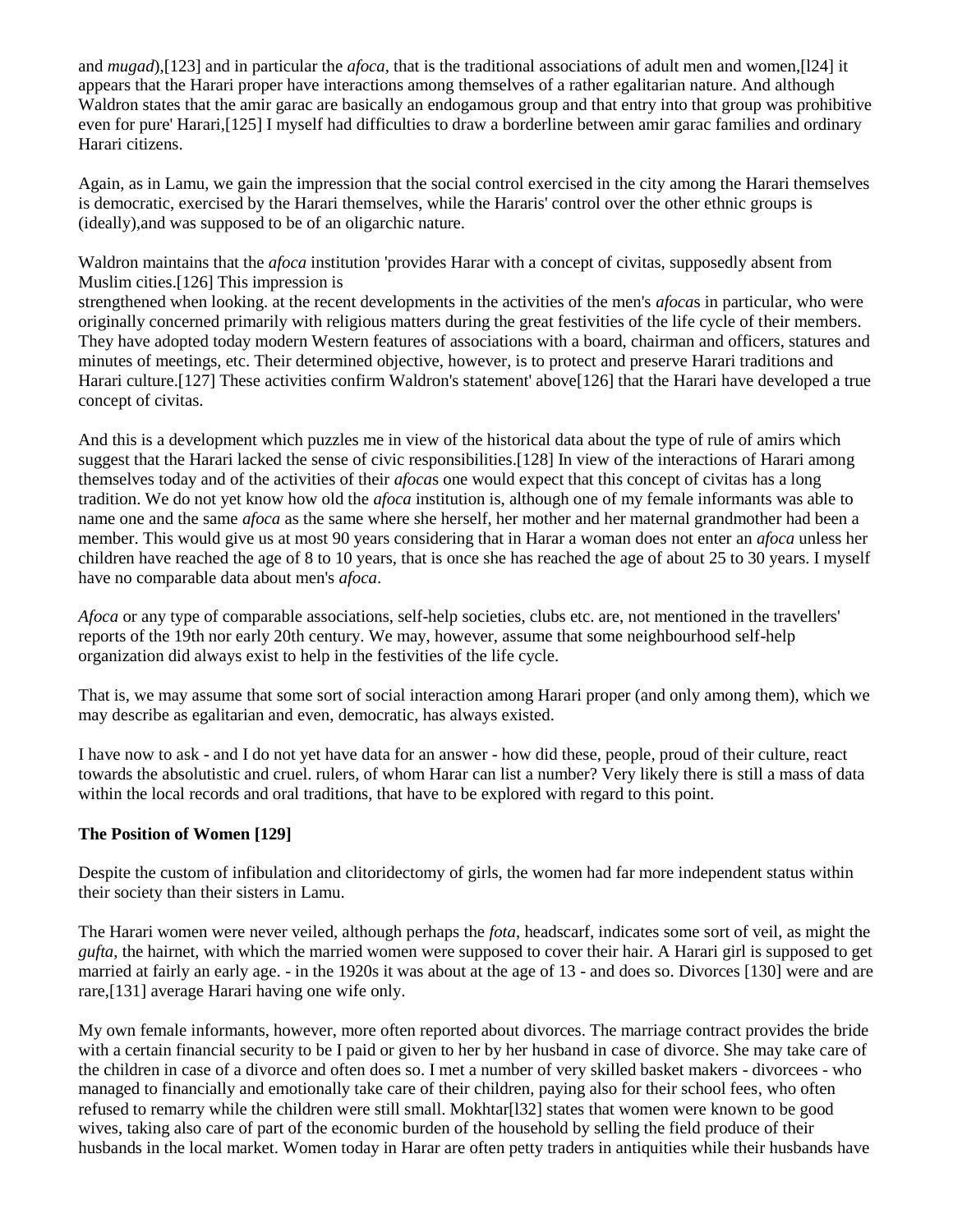a larger business. As I was told, they manage on their own and perhaps are even able to decide on expenditures from their profits on their own.

In the traditional *afoca* activities of the women, they take over their full and equal share in the social and religious life of the city. All household activities with regard to preparation of weddings and funerals are taken care of by women's *afoca*s. In religious processions and prayers to the shrines within and outside the city, it is often also the women's *afoca*s, who provide the food, while taking part in prayers and singing. The women have also their own female saints (Ay Abida, Ay Aisha, Ay Fatima Mahmud),[133] of whom Ay Abida is the most popular one. The women have also statutes for their *afoca*s, though very often not in a written form, which provide a clause that certain shrines have to be visited once or twice' a year.

While there is sexual segregation and stricter division of labour than we are accustomed to in Western societies, the woman's position was by no means a suppressed one.

Let us refer again to the ideal type of Muslim states/cities within the center of the Muslim world. Neither the data of Wagner nor the data of Waldron confirm that Harar corresponds to this type. However, Harar shares with Lamu the following phenomena: a group of citizens, distinguished by their long residence, often with a long genealogy, property of a town house within the city for generations, refined manners and behaviour, certain types of garments, and above all knowledge of religious writings and secular poetry in Arabic as well as in the local language, have formed a fairly exclusive group within their community. Means of keeping outsiders from entering the in-group are in particular financial ones, demanding high financial contributions to the social activities of the in-group. This group determines what the culture of their community is to be like, and this group feels responsible for the upkeep and protection of the old traditions. Symbols of belonging to their group are means of property: not only the town house but also financial integrity. Outsiders permitted to become members of this group had to be wealthy enough and had to fully adjust to the culture and behaviour expected from the citizens.

\* Paper presented at the International Symposium on History and Ethnography in Ethiopian Studies, November 18 - 25, 1982, Addis Ababa. I wish to express my thanks to the German Research Foundation for a generous grant to study Harar in summer 1975 and the Harari community in Addis Ababa in summer 1975. I also wish to express my particular thanks to Prof. J. d. V. Allen and Dr. S.R. Waldron for their advice and information with regard to Lamu and Harar respectively. I am also indebted to Ato Ahmad Zacharia for his additional information on oral tradition about Harari history. Misinterpretations of the data, however, go to my account.

### Notes:

1. According to U. Braukamper: Mundliche Uberlieferungen als Quellenmaterial fur die Rekonstrukton der mittelalterlichen Volkerverhaltnisse in Sudost-Athiopien, PAIDEUMA, Vol. 22,1976, p. 93, the Argobba have traditions that they sent a group of settlers to the Harar area in the 13th century. Braukamper adds that in the light of other historical data such an early immigration appears highly unlikely.

Ph. Paulitschke, Harar, Leipzig 1888, p. 209, expresses the view that based on Harari traditions the time of immigration of the, Argobba would have been the late 18th century.

Accordmg to Alula Abate, Studien zur jugeren Entwicklung der Kulturlandschaft im Hochland von Harar, PhD Thesis, Bonn, 1969, p. 30, who depends on M. Cohen, Etudes d'Ethiopie meridional, Paris 1931, p. 360, and E. Cerulli, 'La Lingua e la, storia di Harar,' Studi Etiopici I, Roma p. 39 - 4-9, the Argobba of the Harar area are said to be descendents of a Jabarti colony, which migrated before the 19th century from the former state of Ifat, east of Ankober, to the Amirate of Harar.

Paulitlchke, ibid:, maintains that they settled outside Harar because the overcrowded city was neither able nor willing to offer space within the town.

2. Harari women's garments were certainly much simpler and made of local cotton material, though of much the same style as today, at the time of Burton (see R. Burton, First Footsteps is' East Africa, London 1856, p. 326 -7, and plate).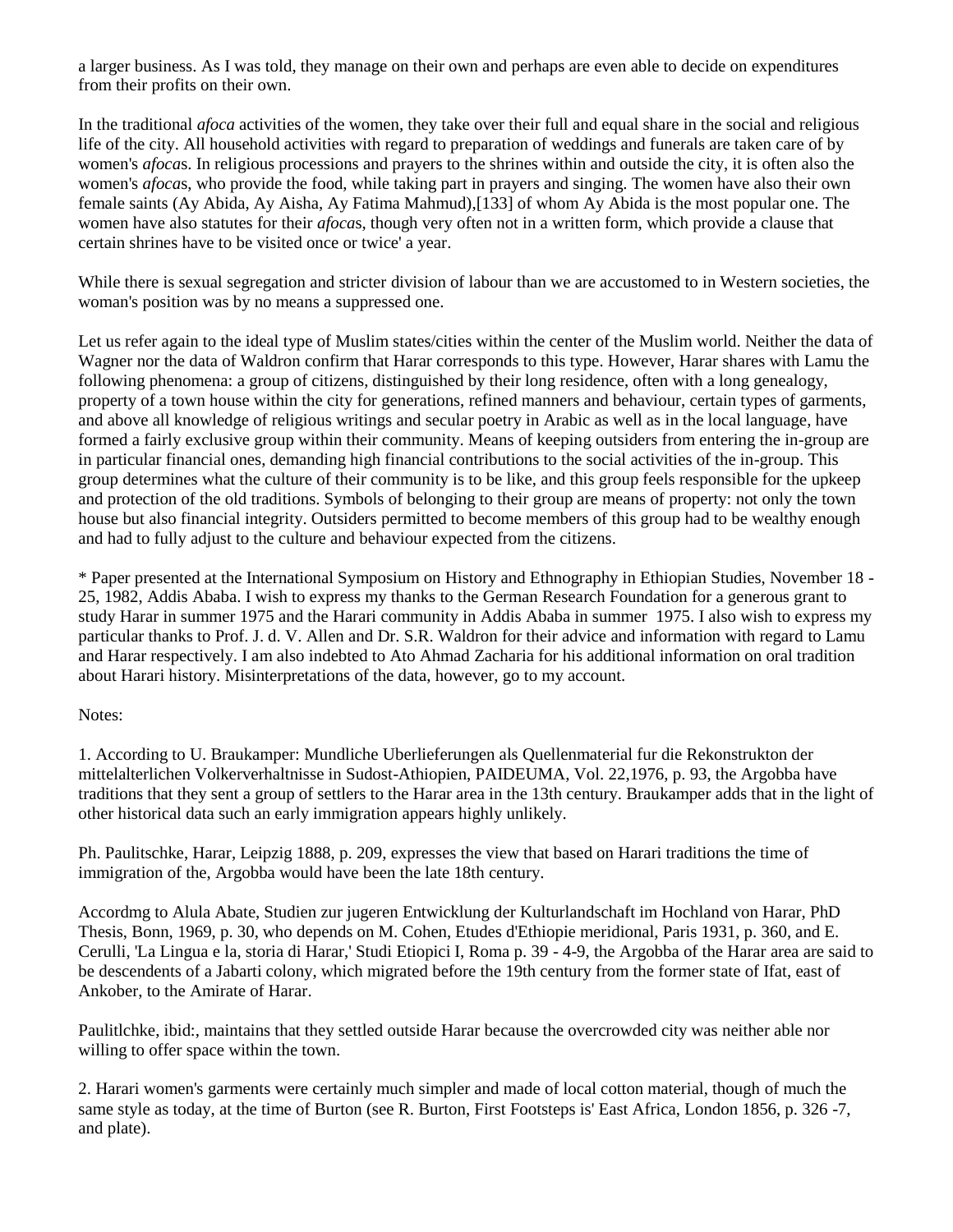3. For the history and geography of Harar comp.: Alula Abate, op. cit.; R. Burton, op. cit., E. Cerulli, op. cit., Ph. Paulitschke, op. dt.; E. Wagner, 'Die Chronologie der fruhen muslimischen Herrscher in Athiopien nach den Harariner Emirslisten', Festschrift E.L. Rapp, 1976; F. Wagner, 'Legende und Geschichte. Der Fath Madinat Harar von Yahya Nasrallah,' Wiesbaden 1978; R.A. Caulk, 'Harar Town and its Neighbours in the Nineteenth Century', Journal of African History, XVIII, 3 (1977), p. 369 - 386; and the literature quoted in these works. For the history and geography of Lamu comp.: U. Ghaidan, Lamu, Nairobi 1975. J.d.V. Allen, 'The Swahili House' and T.H. Wilson, 'Swahili Funerary Architecture of the North Kenya Coast, both in AARP, Art and Archtology Research PaPersonal, Dec. 1979, and the literature quoted therein. Compo also: R. Wilding, Swahili Culture, A Bibliography, Nairobi 1976.j.d.V. Allen, Lamu Town, A Guide, Mombasa, no date.

4. W. Hichens, 'A Chronicle of Lamu', Bantu Studies, Vol. XII, No.1, March 1938, p. 1-34, quoted in C. Mac C. Martin and E.B. Martin, 'Quest for the Past, An Historical Guide to the Lamu Archipelago', 1973,p. 17.

5. Martin and Martin, op. cit. p. 2.

6. J.d.V. Allen, Lamu. Nairobi, no date, p. 4.

7. E. Wagner, Chronologie ... op. cit. Tab. I, Column S. Informant: Ahmad as-Sami.

8. J.d.V. Allen, Al-Inkishafi. Nairobi 1977, p. 17 -18.

9. Yusuf Ahmed in Wolf Leslau: Ethiopians Speak. I. Harari, Berkeley/Los Angeles, 1965, p. 50, 57; V. Stitz, Arabic town records and the economic and population history of Harar during the 19th century. Paper presented at the Harari Studies Conference, Addis Ababa 1975, p. 6, 8; P. Koehn and S.R. Waldron: *Afocha*: A Link Between Community and Administration in Harar, Ethiopia. Syracuse, N.Y. 1978, p. 2, 9 -10; S.R. Waldron: Social Organization and Social Control in the Walled City of Harar, Ethiopia (PhD Thesis), Ann Arbor, 1975, p. vi. J.d.V. Allen, Swahili House op. cit. p. 2.

10. Allen, Al Inkishafi op. cit. p. 16; Burton, op. cit., pp. 339 - 40,342, Waldron (thesis) op. cit. p.290.

11. Burton, op. cit. pp. 298, 332 and plate with the Amir sitting on an Indian *kursi*; Allen, Lamu op. cit., Introduction and p. 17 - 18, 26.

12. Chinese stone ware found on Manda Island opposite Lamu dates as far back as the 9th - 10th century; compo N. Chittick; 'Manda and the Immigration of the 'Shirazi', University of Nairobi Institute of African Studies Seminar PaPersonal No. 119, 1979, p. 3.

13. R. Wilding, 'Prehistory in Harar'. Paper presented at the Harari Studies Conference, Addis Ababa, June 1975, p. 5. .

14. 'Darbi Gar' - 'Harari style stone building' according to W. Leslau: Etymological Dictionary of Harari, Berkeley/Los Angeles 1963, p. 58.

15. R. Wilding, op. cit.

16. With regard to house and town architecture compo. J.d.V. Allen, Swahili Houses .... op. cit.; R. Wilding, 'Harari Domestic Architecture', AARP, No.9, 1976; E.D. Hecht, 'The City of Harar and the Traditional Harari House', Journal of Ethiopian Studies, Vol. XV, Addis Ababa Aug. 1982.

17. Allen, Lamu ... op. cit. p. 17,18,26.

18. Personal observation 1981.

19. Allen, Lamu ... op. cit. p. 8;J.d.V. Allen, 'Swahili Ornament: A Study of the Decoration of the 18th Century Plasterwork and Carved Doors in the Lamu Region' (no date, no place given), p. 4,6.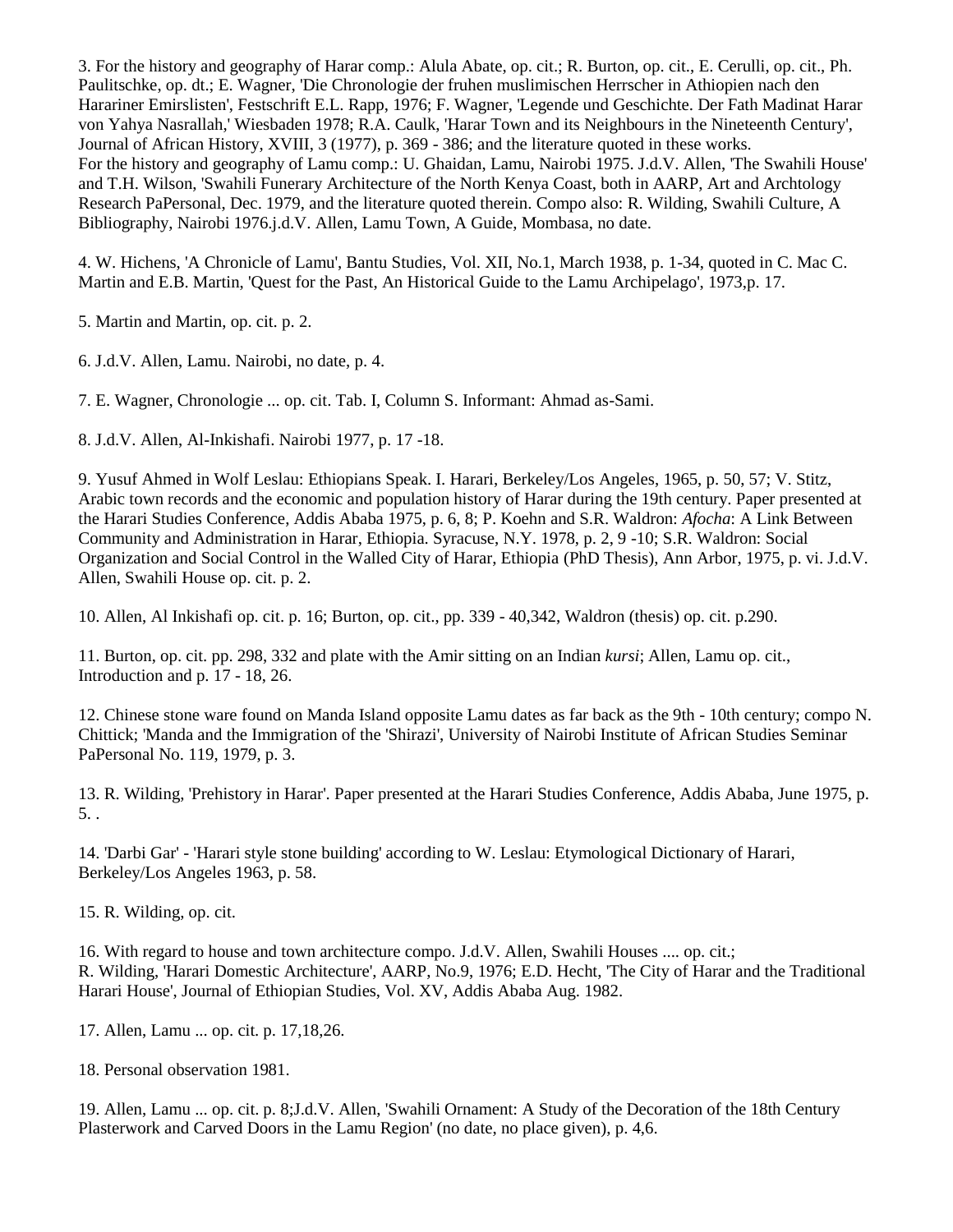20. One type of the 'tay eraz' women's gown is called 'bombay' after the striped, heavy silk with which the upper part of the dress is lined; this silk is said to have been imported from India, i.e. Bombay. Personal. communication by informants, summer 1975.

21. Burton, op. cit. p. 297.

22. I am indebted to J. d. V. Allen for this information and for letting me have the literature pertaining to it. Compo R.K. Trivedi, Wood Carving of Gujerat, 1965, p. 33. in: Census of India 1961, Vol. V. Gujerat, Part VII - A(2). New Delhi.

23. Personal observation.

24. Personal observation.

25. I am indebted to S.R. Waldron for showing me this water pipe in summer 1975.

26. Personal observation. I am indebted to the Museum fur Volkerkunde, Vienna, for permitting me to see this collection in their stores and to take photographs.

- 27. Personal. communication J.d.V. Allen.
- 28. Personal. communication J.d.V. Allen.
- 29. See below, pp. 16ff, 28ff.
- 30. Personal. observation.

31. Allen, Personal. communication; also comp. Allen, Swahili Ornament, op. cit., p. 6, 10 with regard to wood and plaster carving.

32. As an example I wish to mention here the bracelet of coloured glass beads with a larger and more elaborate round plate in the middle popular in Kenya, where only the name 'sa'a'(Swah. time) indicates that its origin is a Western wrist-watch.

33. Personal. communication Antiquities Dealer Fakhruddin, Lamu, 1981.

34. Personal. communication Silversmith Aw Haj Saleh Ali, Harar, 1975.

35. Personal. observation.

36. For the discussion of the 'Arab'/vs. 'African' origin of Swahili Coastal culture see Allen, Lamu ... op. cit., Introduction; Allen, Swahili Ornament ... op. cit., p. 1;

j. d. V. Allen, 'The peopling of the Lamu-Southern Benaadir Hinterland in the 14th -17th Centuries', U. Nairobi Dept. of History Seminar Paper No. 12, 1980, p. 1-19, and literature quoted;

j. d. V. Allen, Swahili History Revisited, U. Nairobi Institute of African Studies Seminar Paper No. 76, Feb. 1977, and literature quoted; N. Chittick, op. til. p. 1 - 6, and literature quoted.

37. E. Wagner, Arabische Heiligenlieder aus Harar, Zeitschrift der Deutschen Morgenlandischen Gesellschaft, Vol. 125, H. 1, 1975.

38. Allen, Al Inkishafi ... op. cit.; Allen, Lamu, op. cit., p. 26.

39. S.R. Waldron, Harar: The Muslim City in Ethiopia. Paper presented at the Fifth International Conference on Ethiopian Studies, Chicago, April 1978, p. 7 - 8.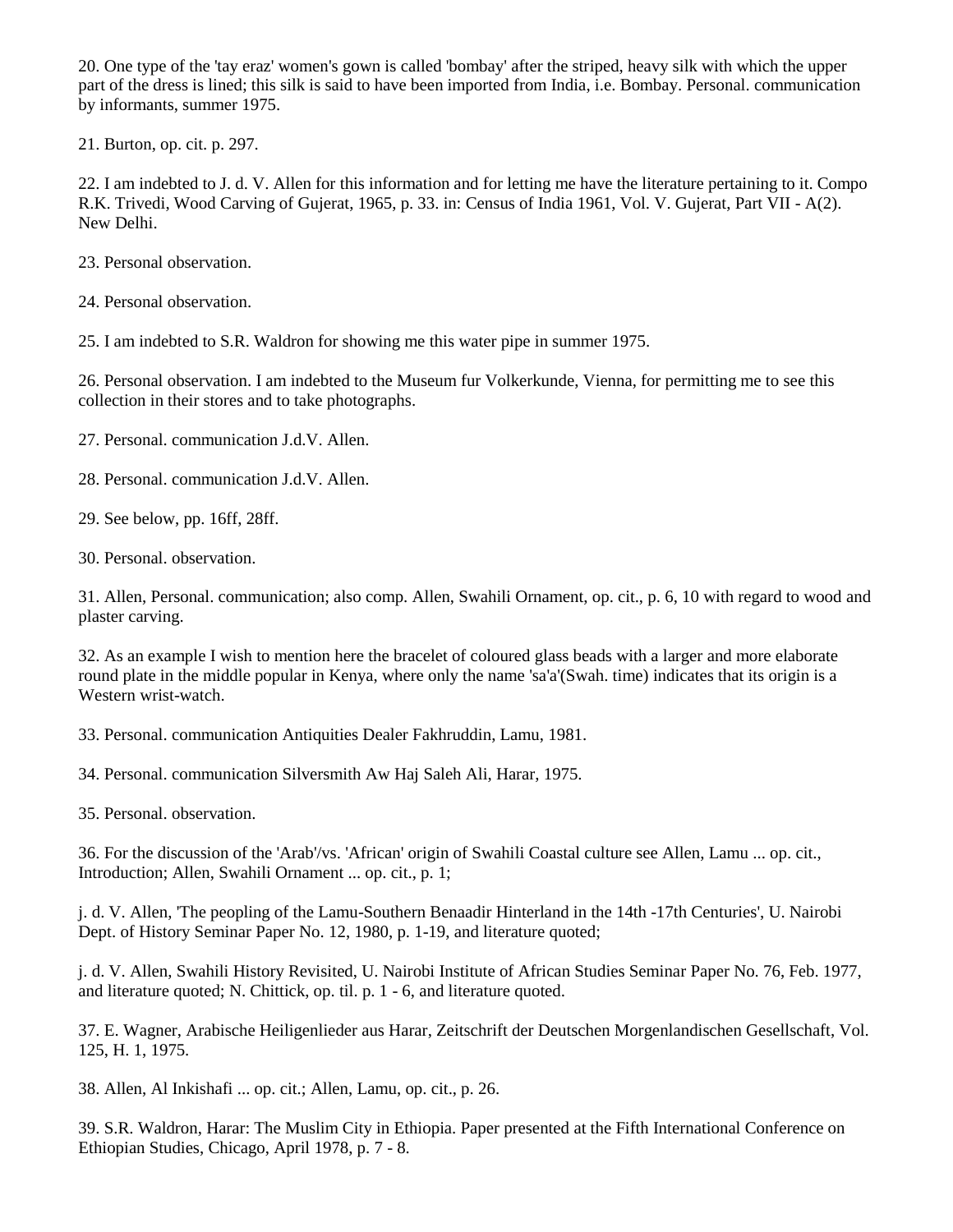40. Max Weber, Economy and Society New York 1968, p. 1226, quoted in Waldron, 1978, op. cit. p. 7.

41. Gruenebaum, G.E.v.: Islam: Essays in the Nature and Growth of Cultural Traditional, London, 1955, p. 149, quoted in Waldron, 1978, ibid.

42. G. Sjoberg, The preindustrial City: Past and Present. New York, 1960, 101, quoted in Waldron 1978, op. cit., ibid.

43. Hourani, A. H., Introduction: The Islamic City in the Light of Recent Research, in: The Islamic City. A.H. Hourani, ed. Oxford 1970, p. 22, quoted in Waldron, 1978, op. cit., ibid.

45. E. Tyan, Institutions du droit public musulman. T. 2: Sultanat el Califat, Paris 1956, p. 296 - ,297, quoted in E. Wagner, Imamat und Sultanat in Harar, in: SAECULUM, XXVI, H. 3(1975), p. 283.

46. Wagner, ibid.

47. Wagner, ibid. Wagner, in this particular article, wishes to point out the rather special position Harar had as a society and city state at the margin of the Muslim World, and the 'anomalic' features, Harari political structure developed. See below p. 23 f.

48. For the following, compo Allen. 'Swahili History Revisited .. .' op. cit., p. 17ff; Allen, 'Swahili Houses ... ' op. cit. p. 4-6: for an overview see Martin and Martin, op. cit., p. 1 - 11 and literature quoted.

49. Allen, 'Swahili History Revisited ... ', op. cit. p. 19.

50. Allen, 'Lamu .. .' op. cit.; Introduction.

51. Martin and Martin, op. cit., p. 8, and literature quoted.

52. Allen, Lamu, op. cit., Introduction.

53. Martin and Martin. op. cit. p. 5. and literature quoted Allen, 'Swahili History Revisited ... ' op. cit. p. 19.

54. Allen, ibid.

55. Allen, ibid., p.18 - 19. 22 Allen. 'Swahili Houses .. .', op. cit. p. 4 ff.

56. Mud and thatch houses do have elements of Swahili stone architecture, i.e. the structure of the ceiling of mangrove poles alternating with plain white plaster work. Sometimes there is also a more elaborate plaster carving at the wall of a 'living room'. Personal observation in Lamu and Pate 1981.

57. Allen, 'Swahili Houses ... ', op. cit., p. 4; however, for reasons outlined below, Allen states that the Swahili (in Lamu and elsewhere) appeared to him nearly unhierarchical, where even the borderlines towards the descendents of former slaves are not easy to draw, compo Allen, "Swahili History Revisited", op. cit. p. 23.

58. Allen, 'Swahili Houses ... ,' op. cit. p. 4, 5.

59. Allen, ibid.

60. Allen, ibid.

61. J. S. Trimingham, Islam in East Africa, London 1964, p. 14 -15 quoted in Allen, 'Swahili Houses .', op. cit. p. 4, and Allen, 'Swahili History Revisited ... ', op. at. p. 18.

62. Allen, 'Swahili Houses ... ' op. cit. p. 4, 5.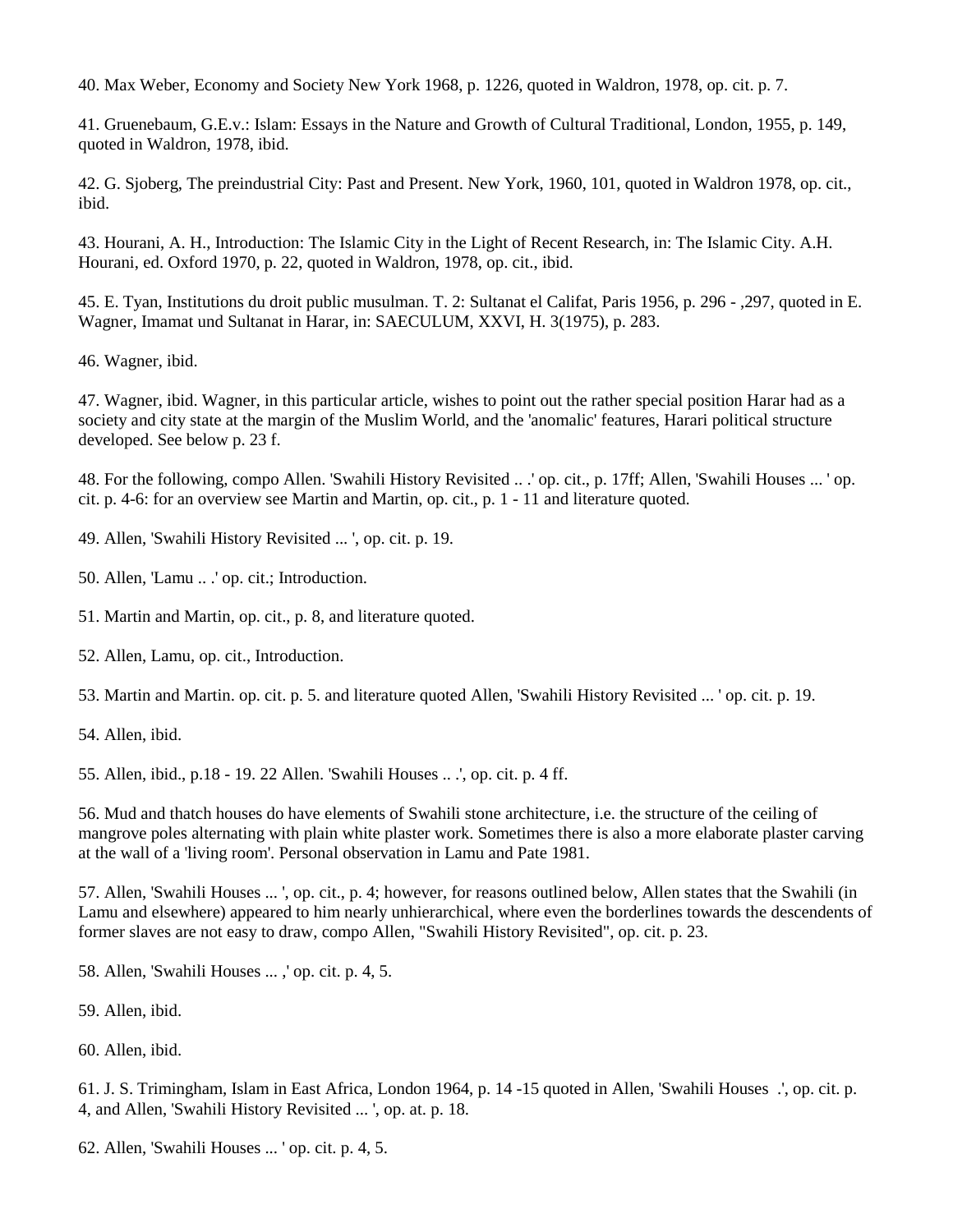63. ibid., p. 5.

64. ibid. p. 5, and A.I. Salim 'Kenya' in Encyclopall1.ia oj Islam, 1976, p. 885, quoted in Allen ibid.

65. Allen, 'Swahili Houses ... 'op. cit., p. 4.

66. ibid.

67. ibid., p. 5, and Allen, 'Town and Country in Swahili Culture,' Symposium Leo Frobenius, Cologne/Yaoundé, 1974.

68. Allen, 'Swahili Houses ... ', op. cit. p. 5. Allen, Al Inkishafi, op. cit., p. 20, 21; Allen, 'Swahili History Revisited,' op. cit. p. 22.

69. ibid, op. cit. p. 23.

70. ibid.

71. Allen, 'Swahili Houses .. .' op. cit. p. 6, 8.

72. ibid.

73. A man or woman may have one wedding festival in his/her life. For the woman, it is the first one, where she has to prove her virginity. Since divorce is fairly easy, remarriages often occur, however are no such big affairs. Personal. communication Allen.

74. They do master, however, the art of flirting with their eyes and hands.

75. Personal. communication Allen. I lack, however, data about the provisions of marriage contracts.

76. Personal. communication Allen.

77: Against the 'Freelanders' in the 1920s, as well as against the tourist wave of today. Personal. communication Allen, and per. observation.

78. Per. communication F. Denyer, spring 1981.

79. E.D. Hecht, 'Der Herrscher und seine Ratgeber im afrikanischen sakralen Konigtum,Tervuren 1969, and literature quoted therein.

80. Waldron, Harar, Muslim City ... op. cit. p. 4; map 3, p. 5.

81. Burton, op. cit. 1856, 320, 331f; Paulitschke, op. cit. 215 ff.

82. Cerulli, op. cit., and literature quoted therein.

E. Wagner 1978, op. cil.; E. Wagner: .'Neues Material zur 'Ausa-Chronik' in: Festschrift Hans Robert Roemer, Beirut 1979; E. Wagner, op. cit. 1976; S. Tedeschi, 'L'emirato di Harar secondo un documento inedito', Accademia Nzionale dei Lincei. Quaderno N. 191, Roma 1974; R. Caulk, op. cit.

83. I am indebted to Ato Ahmad Zacharia for giving me this information on Hararis' opinion with regard in particular to the rule of Amir Muhammad b. Ali (1856 -1875); compo also Wagner, Imamat und Sultanat ... op. cit. p. 289 with regard to the rule of Sultan Abu Bakr compared to that of Imam Ahmed Gragn described in 'Arabfaqih', Histoire de la conquete de l'Abyssinie (XVle sie'cle). Texte arabe. Trad. et notes par Rene' Basset, Paris 1897, p. 6 - 7, trad. p. 15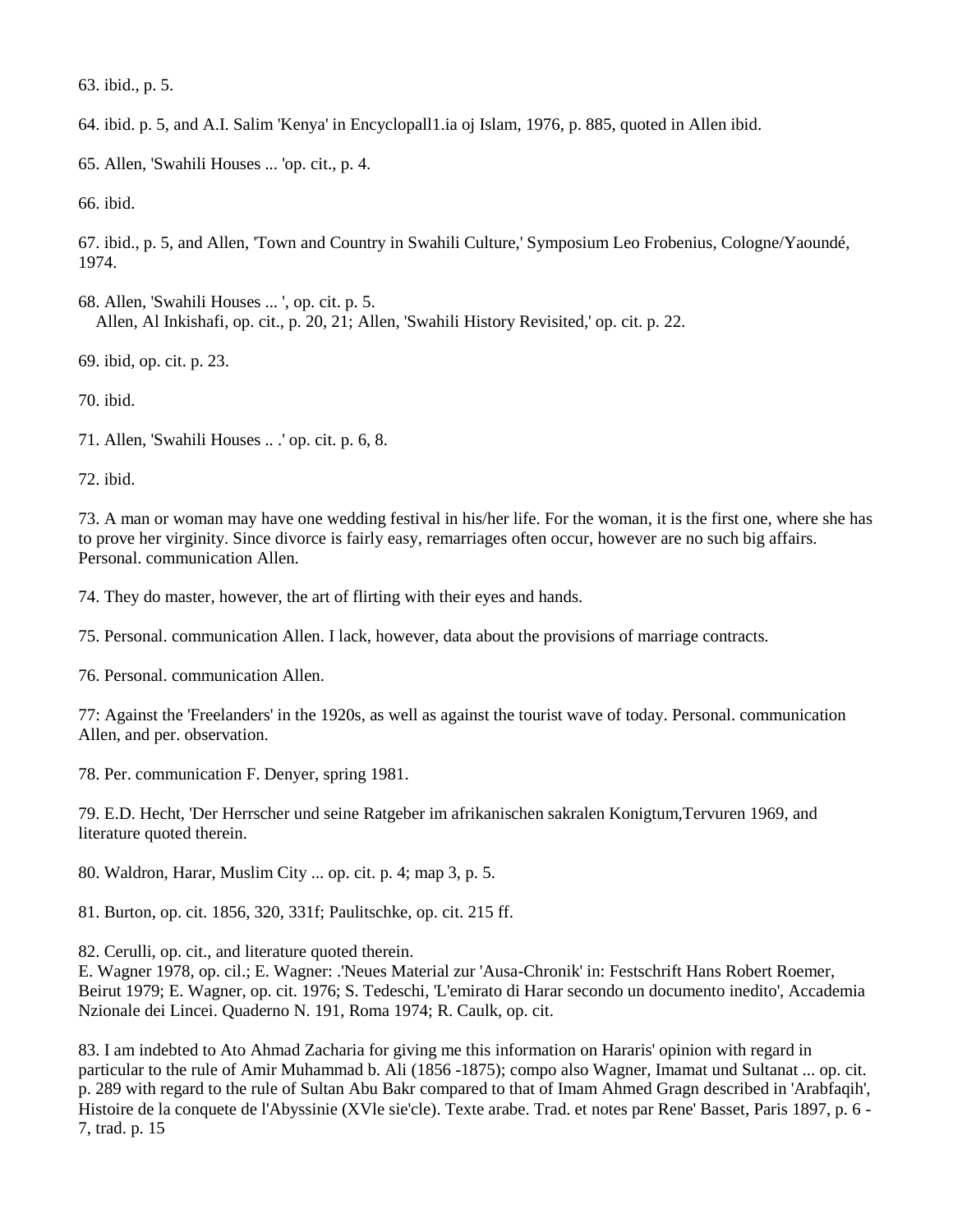84. Wagner, 1979, op. cit. p. 665 with regard to the rule of Muhammad Gasa II of Awssa, late 16th cent.

85. Compo Tedeschi, op. cit., p. 490 re. Halaf b. Abi Bakr(1732 - 1733) deposed by his brother; Ahmad b. Abi Bakr (1755 - 82) deposed by his nephew. Comp. also Caulk, op. cit. p. 376 re. the reigns of Abd al-Rahman, Abd al-Karim ibn Muhammad (ca. 1820 -.30) and on p. 377 re. Ahmad b. Abu Bakr. 86. Burton, op. cit. 331 - 332.

87. Burton, op. cit. p. 300 - 301. I

88. Burton, ibid.

89. Cerulli, op. cit. p. 41; Wagner 1979, op. cil. p. 663 - 4

90. I am again indebted to Ato Ahmad Zacharia for this information.

91. Cerulli, op. cit. p. 41.

92. Burton, op. cit. p. 323; The Awssa Chronicle several times refers to title holders 'kabir'. camp. Wagner 1979, op. cit., p. 662,667.

93. Personal observation 1975.

94. Cerulli, op. cit. p. 41; Compo also Stitz, op. cit., who refers to the qadi's court in the early 19the century while later on it was called '*diwan*' (p. 3).

95. Cerulli, ibid.

96. Burton, op. cit. p. 324 refers to one 'shaykh Jami', who was a Somali and took an active part in politics.

97. Stitz, op. cit., p. 3,4.

98. Caulk, op. cil. p. 377 - 78, referring to Charles Gordon: Memorandum sur les Amirs de Harrar, Abdine Archives, Sudan, Correspondence Gordon; and G.B. Hill (ed.): Colonel Gordon in Central Africa 1874 - 79, London 1885, p. 31.

99. Caulk, op. cit. p. 376; Amir Abd al·Rahman with the Babile (1821), while his family apparently hired Arab mercenaries. His brother Abdal-Karim appealed to the Oromo. See note 85;

S. Tedeschi op. cit. 481 ff; Burton, op. cit. p. 296.

100. Burton, First Footsteps in East Africa Reprint, London, 1966, p. 163, 189, quoted in Caulk op. cit. p. 377.

101. Burton, op. cit. 1856, 331,332: Paulitschke, op. cit. p. 213.

102. Wagner, Imamat und Sultanat ... op. &it. p. 286, and footnote 29. 104, ibid. p. 287.

105. ibid. p. 290.

106. ibid.

107. ibid. p. 291 - 292.

108. Burton, op. cit. p. 328, 331; Paulitschke, op, cit. p. 213.

109. Waldron (Thesis), op. cit.